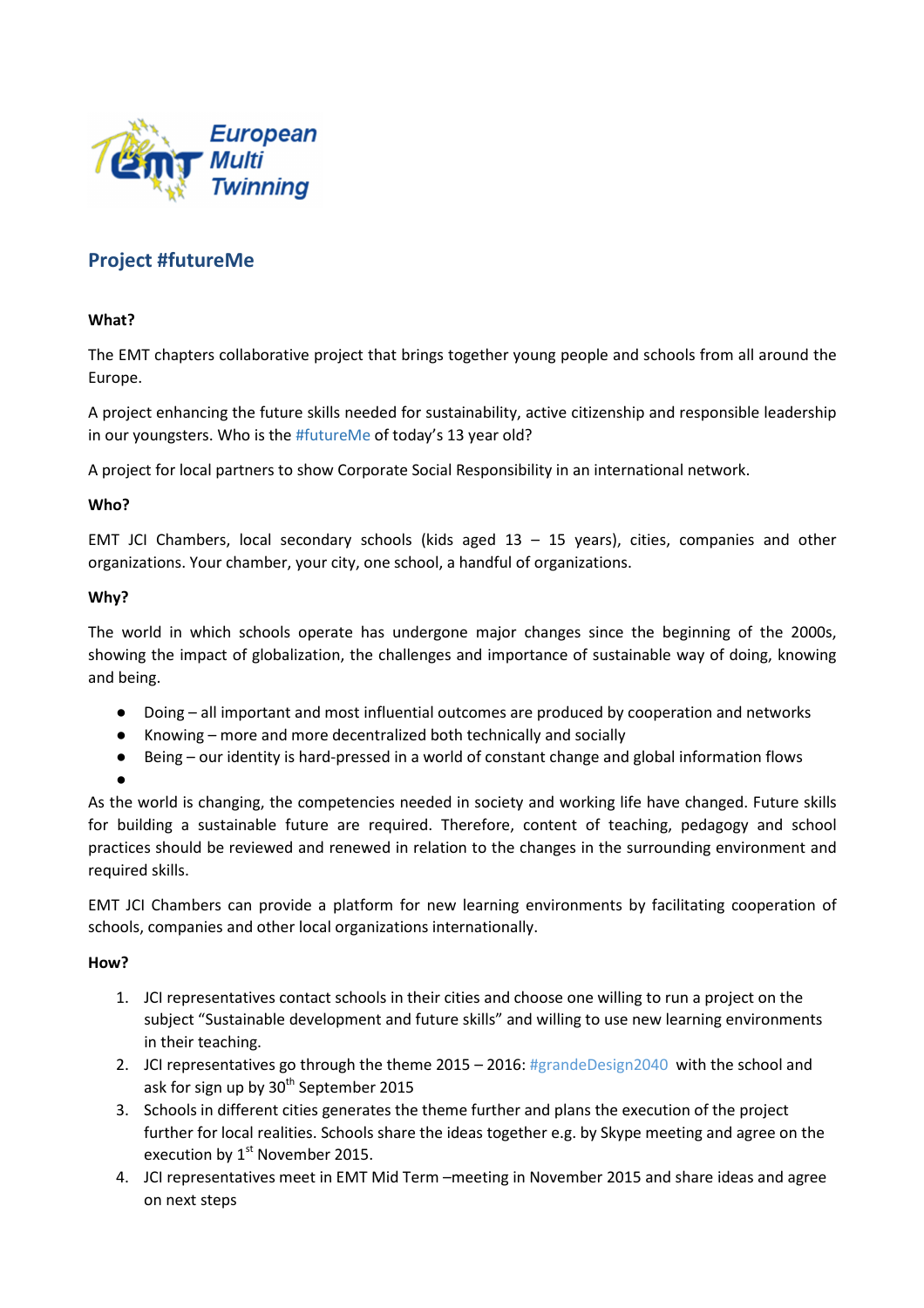- 5. JCI representatives contact local cities, companies and other organizations to partner in the project
- 6. Schools run their projects February 2016 May 2016
- 7. Kids share the outputs with other schools (and project partners) as agreed April 2016
- 8. Evaluation and planning of rerun 2016-2017 May 2016

# **The theme 2015 – 2016 in Schools: #grandeDesign2040**

### **The scenario and the task for the kids:**

*"It's year 2040. World's population is close to 10 billion people. Most of the nonrenewable natural resources are no longer available. Imagine yourself in this reality and plan a house that wins the top most engineering, architecture, ecolabel and ergonomic & health prizes of the year – The GrandeDesing 2040!* 

*Questions to think of:* 

- *What is the age distribution in your city in 2040?*
- *Who are the future residents: young people, old people or both?*
- *What are needs of the people living in the house, what are their expectations?*
- *What kind of house is best for them?*
- *How is the town planned (zoning)?*
- *What are the building materials available?*
- *What kid on furniture is available?*
- *What materials do you choose?*
- *Are the materials environmentally friendly?*
- *How is the house designed (architecture, floor planning)?*
- *What are available energy resources in the future?*
- *How do you ensure sustainable energy consumption?*
- *How much is the annual energy consumption of the house?*

*Go and visit experts in architecture, city planning, construction, environment and energy. Visit and interview also people in different age groups. Prepare questions and interview them to get necessary information for your house design.* 

 *As a small team on 3-6 students design and build a miniature model of this house and make a presentation of it in English to share with the other students and partnering organizations. The presentation can be e.g. a short video or a picture collage. Describe what decision you have done in your design made and why.* 

### *Sharing*

*Schools and partners may use certain social media channels (eg. Instagram, Facebook) to share their ideas and outcomes throughout your project. You may also think of writing short posts for a blog designed for this project. "*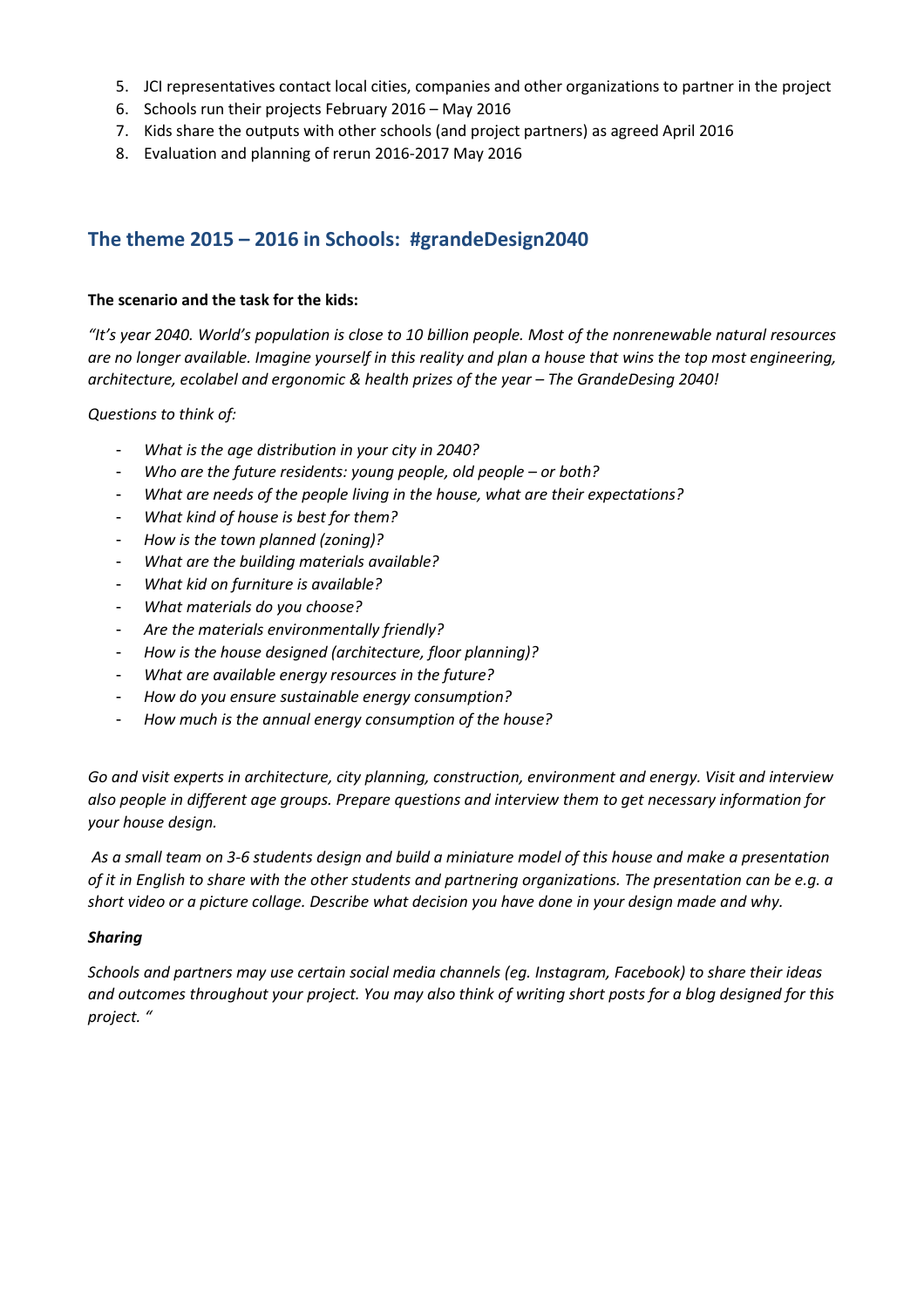# **What's in it for…**

#### **… the school and kids?**

The project provides: platform for cross curriculum learning, international networks, varying learning experiences, out of box learning environments, problem solving skills, team work, language skills and courage, intercultural awareness, engineering, environmental awareness, use of digital learning environments, social responsibility, leadership, decision making, societal skills, cooperation with private sector, learning from corporations, new role for students, perspectives, future skills

### **… the JCI Chambers?**

The project provides: socially relevant project on important topic, impact, new cooperation with Partners, visibility on social responsibility, possibility to execute Active Citizen Framework, new perspectives, leadership, learning from others, JCI international cooperation, deeper EMT interaction, new international networks, easy way of partnering, ready-thought-of platform to develop cooperation in and among cities

#### **… the Partners?**

The project provides: way to show social responsibility, to get international visibility in the project, impact young people in a positive way, new international networks, new perspectives from young people in Europe, brand showcase, easy way of partnering!

The final way of cooperation between partnering organizations, schools and JCI Chambers will be determined in fall 2015 when we know who's in and how the schools decide to run the project and what is the final ways of their cooperation.

# **What are we aiming at?**

The goal is to find 3 more JCI chambers and schools joining the pilot, in addition to JCI Lappeenranta and Sammonlahti Lower Secondary School. European schools are entitled to apply for fund in Erasmus + program. This fund would cover e.g. the costs of international visits for schools.

Erasmus+ program aims to improve the quality of teaching and learning from pre-primary through to secondary level in schools across Europe**.** It will provide opportunities for people working in school education to develop their professional skills and to work together with partners in Europe. Activities support the sharing of good practice and testing of innovative approaches that address shared challenges. Activities can foster links with the world outside school and other fields of education and training. http://ec.europa.eu/programmes/erasmus-plus/index\_en.htm

Schools can establish international strategic partnerships to co-operate on issues of shared interest. Next call for proposal is in March 2016.

# **More info**

http://jclappeenranta.fi/toiminta/futureme/

futureme@jclappeenranta.fi

Jaycees, join us in Facebook group: JCI EMT #futureMe